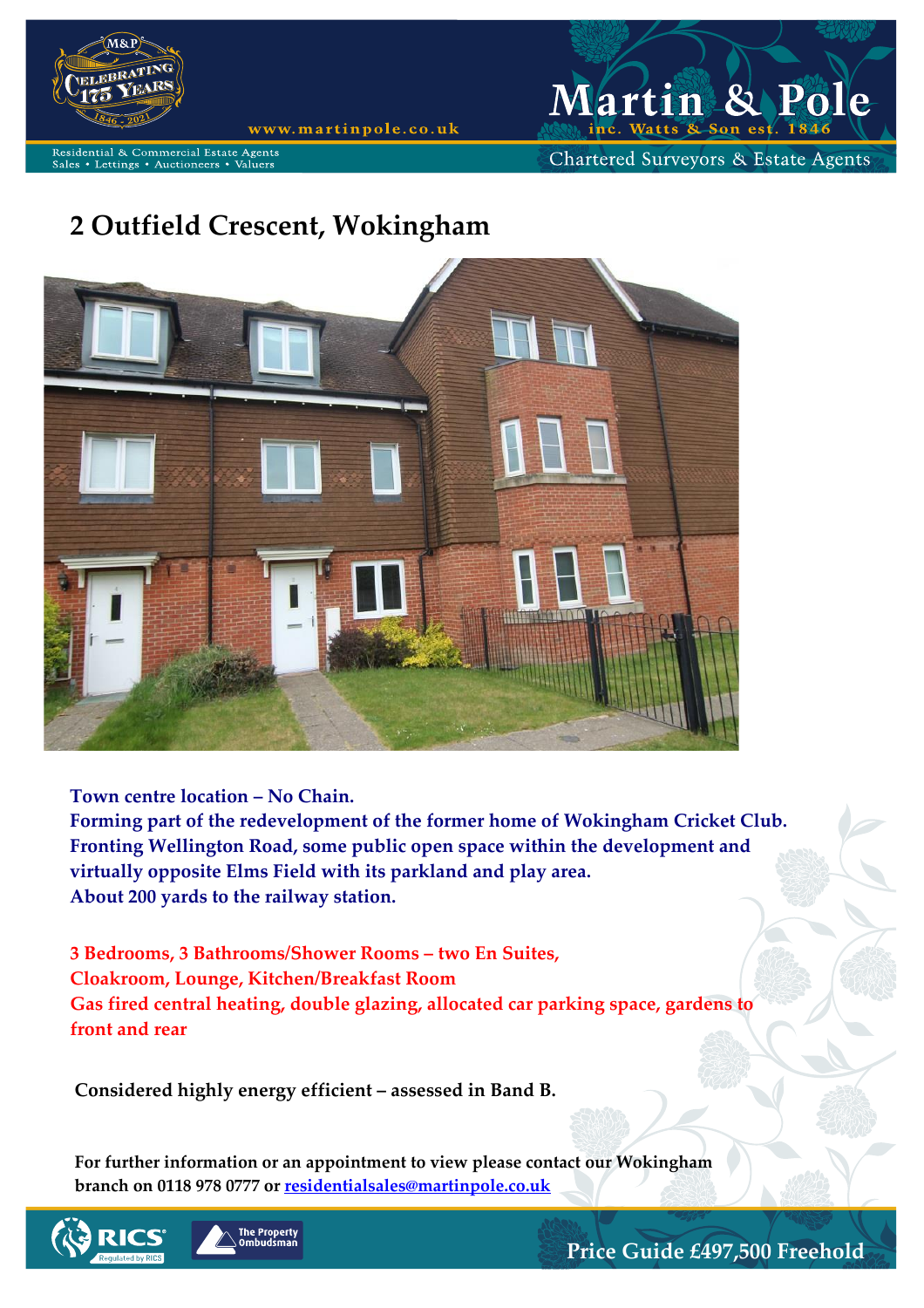# **2 Outfield Crescent, Wokingham. RG40 2ET.**

**DESCRIPTION/LOCATION:** A three storey house in the heart of Wokingham forming part of The Pavilions - a prestigious redevelopment of the former home of Wokingham Cricket Club. There is a most impressive master suite comprising double aspect bedroom with high ceilings and en suite shower room on the second floor. On the first floor there are two bedrooms and two bathrooms/shower rooms with the ground floor offering a kitchen/breakfast room overlooking the front garden, the lounge at the rear and an entrance hall with cloakroom.

Forming part of Wokingham town centre virtually opposite Elms Field and short walk to the railway station and main shopping centre around Market Place. There are schools for children up to eleven years of age within the town centre and a shared catchment of five Secondary Schools – all with an Ofsted rating of good or better. The nearby railway station offers services on the Reading to Waterloo line and also to Gatwick/Guildford. Services to Reading Station can take as little as about nine minutes from where a greater range of services are available between the West of England and South Wales into London (Paddington) as well as services to the Midlands and the North of England. Shortly the new Crossrail service is due to commence (June 2022) meaning this area is even more desirable and accessible.

#### **The accommodation comprises:**

On the Second Floor:

#### **Master Suite:**

**Bedroom:** with high ceilings, double aspect, two radiators, hardwood floor.

**Shower Room:** with white suite comprising shower cubicle, pedestal wash hand basin, low level W.C., wall mounted cabinet, shaver point, radiator, extractor fan. Cupboard with hot water tank.

On the First Floor:

**Second Bedroom Suite:**

**Bedroom 2:** with radiator, double glazed windows, hardwood floor.

**Shower Room:** white suite comprising double shower cubicle, pedestal wash hand basin, low level W.C., radiator, extractor fan, wall mounted cabinet.

**Bedroom 3:** with radiator, double glazed windows, hardwood floor.

**Bathroom:** white suite of panelled enclosed bath with mixer tap and shower attachment, pedestal wash hand basin, low level W.C., wall mounted cabinet, radiator, extractor fan.

**Landing:** with door to staircase to second floor

On the Ground Floor:

**Entrance Hall:** with radiator, hardwood floor.

**Cloakroom:** wash hand basin, low level W.C., extractor fan, radiator.

**Lounge:** with double glazed French windows, radiator, hardwood floor.

**Kitchen/Breakfast Room:** with modern range of wall mounted and base units including stainless steel sink. Integrated fan assisted oven, gas hob with extractor above, integrated fridge/freezer and washer dryer. Wall mounted gas fired boiler, radiator.

Outside:

Allocated parking space adjoining the rear garden.

**The Gardens:** There is an open plan area of garden at the front with pathway to adjoining properties. The rear garden is enclosed by fencing comprises mainly lawn with a patio and a gateway to the parking at the rear.

## **ENERGY EFFICIENCY RATING – B – Certificate dated 7th February 2013.**

## **COUNCIL TAX BAND – E.**

**Service Charge:** There is an annual payment as a contribution towards the communal open space on this development the cost for the current year being £166.47p (last year £146.45p).

**IMPORTANT NOTICE:** Please note that we have not checked whether any extension or alterations to the property comply with planning or building regulations. This should be checked by your solicitor or surveyor. We have endeavoured diligently to ensure the details of this property are accurate, however all measurements are approximate and none of the statements contained in these particulars are to be relied on as statements of fact. They do not constitute any part of an offer or contract. We have no authority to make any representation or give any warranty whatever in relation to this property. We have not tested the services, appliances or fittings referred to in the details. School catchment zones are verified as far as possible with the local authority but cannot be guaranteed, nor do they necessarily guarantee a place in the school. We recommend that each of the statements is verified and the condition of the property, services, appliances and fittings is investigated by you or your advisers before you finalise your offer to purchase or you enter a contractual commitment. Fo:35835/DCA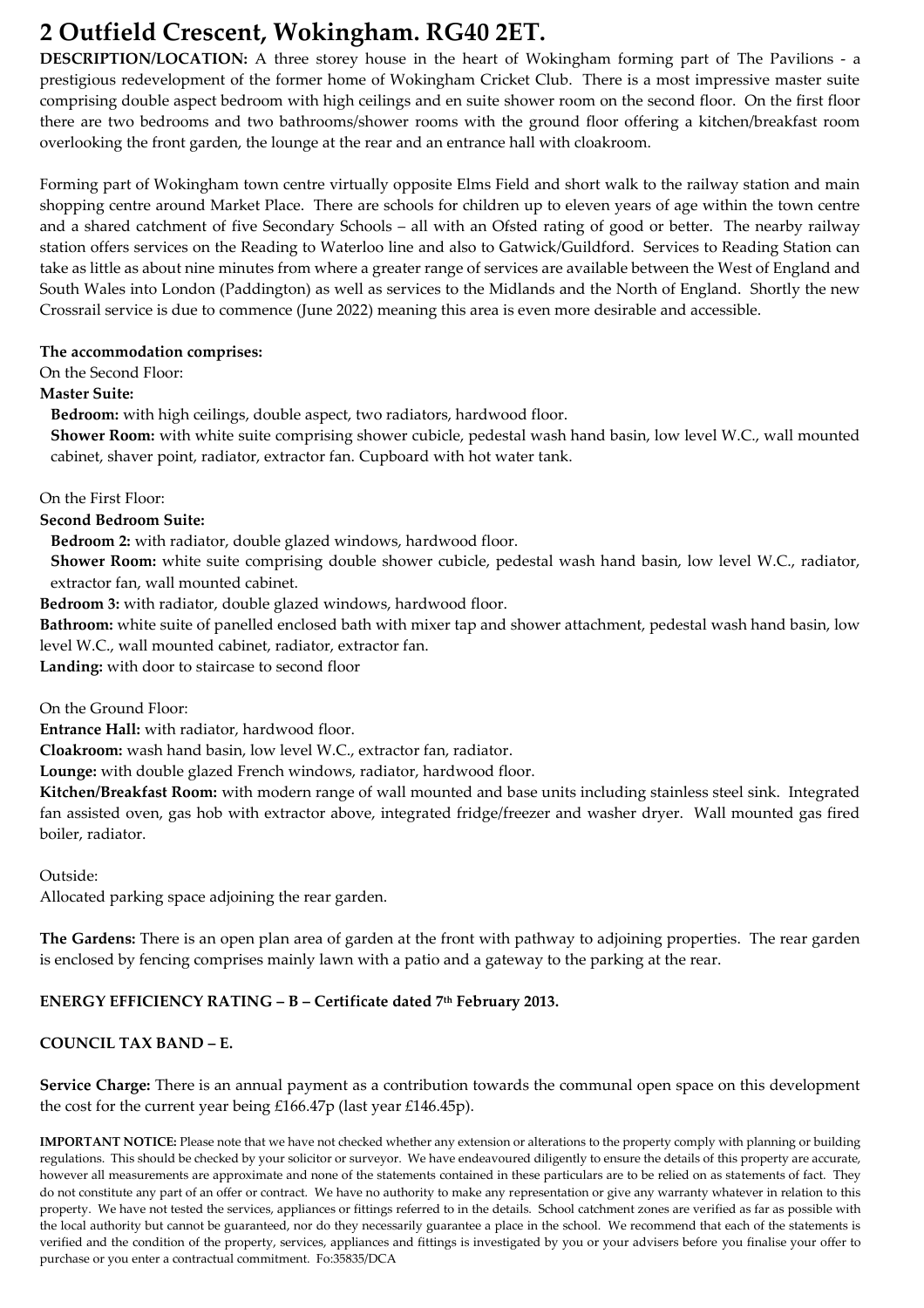

GROUND FLOOR



1ST FLOOR



2ND FLOOR

Measurements are approximate. Not to scale. Illustrative purposes only<br>Made with Metropix ©2013